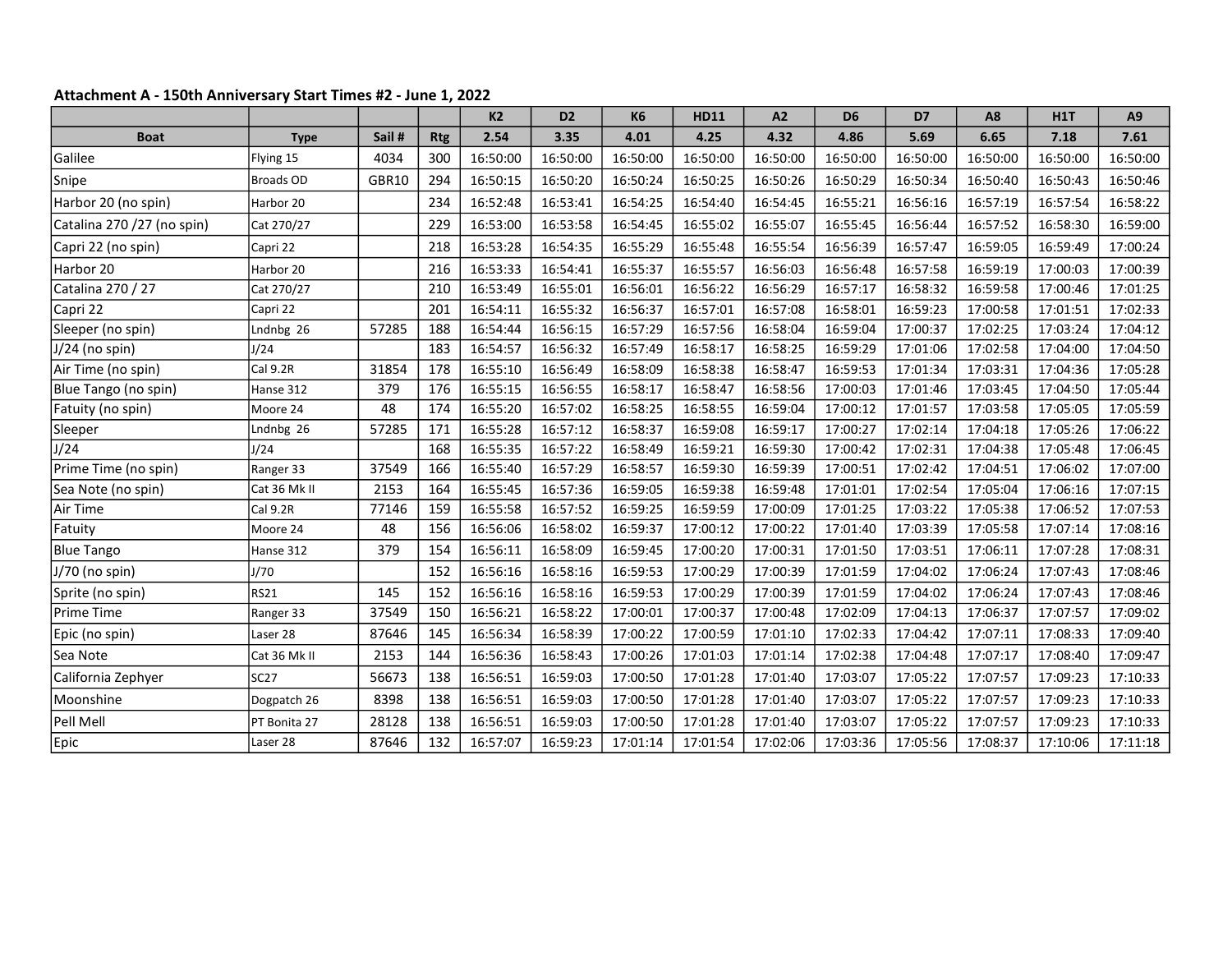|                     |                |        |            | K <sub>2</sub> | D <sub>2</sub> | <b>K6</b> | <b>HD11</b> | A2       | D <sub>6</sub> | D7       | A <sub>8</sub> | <b>H1T</b> | A9       |
|---------------------|----------------|--------|------------|----------------|----------------|-----------|-------------|----------|----------------|----------|----------------|------------|----------|
| <b>Boat</b>         |                | Sail#  | <b>Rtg</b> | 2.54           | 3.35           | 4.01      | 4.25        | 4.32     | 4.86           | 5.69     | 6.65           | 7.18       | 7.61     |
| Le Reve (no spin)   | Jeanneau 36IP  | 56491  | 129        | 16:57:14       | 16:59:33       | 17:01:26  | 17:02:07    | 17:02:19 | 17:03:51       | 17:06:13 | 17:08:57       | 17:10:28   | 17:11:41 |
| J/80                | J/80           |        | 126        | 16:57:22       | 16:59:43       | 17:01:38  | 17:02:19    | 17:02:32 | 17:04:06       | 17:06:30 | 17:09:17       | 17:10:49   | 17:12:04 |
| Sprite              | RS21           | 145    | 120        | 16:57:37       | 17:00:03       | 17:02:02  | 17:02:45    | 17:02:58 | 17:04:35       | 17:07:04 | 17:09:57       | 17:11:32   | 17:12:50 |
| J/70                | J/70           |        | 114        | 16:57:52       | 17:00:23       | 17:02:26  | 17:03:11    | 17:03:24 | 17:05:04       | 17:07:38 | 17:10:37       | 17:12:15   | 17:13:35 |
| Azure               | Cal 40         | 72     | 114        | 16:57:52       | 17:00:23       | 17:02:26  | 17:03:11    | 17:03:24 | 17:05:04       | 17:07:38 | 17:10:37       | 17:12:15   | 17:13:35 |
| Redhead             | Cal 40         | 7817   | 114        | 16:57:52       | 17:00:23       | 17:02:26  | 17:03:11    | 17:03:24 | 17:05:04       | 17:07:38 | 17:10:37       | 17:12:15   | 17:13:35 |
| Le Reve             | Jeanneau 36IP  | 56491  | 111        | 16:58:00       | 17:00:33       | 17:02:38  | 17:03:23    | 17:03:36 | 17:05:19       | 17:07:55 | 17:10:57       | 17:12:37   | 17:13:58 |
| <b>Blues Crews</b>  | J/92           | 46092  | 108        | 16:58:08       | 17:00:43       | 17:02:50  | 17:03:36    | 17:03:49 | 17:05:33       | 17:08:12 | 17:11:17       | 17:12:59   | 17:14:21 |
| Sassy (no spin)     | Soverel 33     | 18269  | 104        | 16:58:18       | 17:00:57       | 17:03:06  | 17:03:53    | 17:04:07 | 17:05:53       | 17:08:35 | 17:11:43       | 17:13:27   | 17:14:52 |
| Hot Flash (no spin) | J/40           | J40    | 100        | 16:58:28       | 17:01:10       | 17:03:22  | 17:04:10    | 17:04:24 | 17:06:12       | 17:08:58 | 17:12:10       | 17:13:56   | 17:15:22 |
| Skookum (no spin)   | J/100          |        | 99         | 16:58:31       | 17:01:13       | 17:03:26  | 17:04:14    | 17:04:28 | 17:06:17       | 17:09:04 | 17:12:17       | 17:14:03   | 17:15:30 |
| Nashua (no spin)    |                | $US-4$ | 96         | 16:58:38       | 17:01:23       | 17:03:38  | 17:04:27    | 17:04:41 | 17:06:31       | 17:09:21 | 17:12:37       | 17:14:25   | 17:15:52 |
| Sirocco (no spin)   | C&C40          | 42381  | 91         | 16:58:51       | 17:01:40       | 17:03:58  | 17:04:48    | 17:05:03 | 17:06:56       | 17:09:49 | 17:13:10       | 17:15:01   | 17:16:30 |
| Melges 24           | Melges 24      |        | 90         | 16:58:53       | 17:01:43       | 17:04:02  | 17:04:52    | 17:05:07 | 17:07:01       | 17:09:55 | 17:13:16       | 17:15:08   | 17:16:38 |
| J/105               | J/105          |        | 90         | 16:58:53       | 17:01:43       | 17:04:02  | 17:04:52    | 17:05:07 | 17:07:01       | 17:09:55 | 17:13:16       | 17:15:08   | 17:16:38 |
| Sassy               | Soverel 33     | 18269  | 87         | 16:59:01       | 17:01:54       | 17:04:14  | 17:05:05    | 17:05:20 | 17:07:15       | 17:10:12 | 17:13:36       | 17:15:29   | 17:17:01 |
| Hot Flash           | J/40           | J40    | 87         | 16:59:01       | 17:01:54       | 17:04:14  | 17:05:05    | 17:05:20 | 17:07:15       | 17:10:12 | 17:13:36       | 17:15:29   | 17:17:01 |
| J/109 (no spin)     | J/109          |        | 85         | 16:59:06       | 17:02:00       | 17:04:22  | 17:05:14    | 17:05:29 | 17:07:25       | 17:10:23 | 17:13:50       | 17:15:44   | 17:17:16 |
| Skookum, Misbehavin | J/100          | 7128   | 78         | 16:59:24       | 17:02:24       | 17:04:50  | 17:05:43    | 17:05:59 | 17:07:59       | 17:11:03 | 17:14:36       | 17:16:34   | 17:18:09 |
| Nashua              |                | $US-4$ | 78         | 16:59:24       | 17:02:24       | 17:04:50  | 17:05:43    | 17:05:59 | 17:07:59       | 17:11:03 | 17:14:36       | 17:16:34   | 17:18:09 |
| Merlin              | J/99           | 74     | 75         | 16:59:31       | 17:02:34       | 17:05:02  | 17:05:56    | 17:06:12 | 17:08:13       | 17:11:20 | 17:14:56       | 17:16:55   | 17:18:32 |
| Sirocco             | C&C40          | 42381  | 75         | 16:59:31       | 17:02:34       | 17:05:02  | 17:05:56    | 17:06:12 | 17:08:13       | 17:11:20 | 17:14:56       | 17:16:55   | 17:18:32 |
| Mirthmaker          | Archambault 35 | 18250  | 75         | 16:59:31       | 17:02:34       | 17:05:02  | 17:05:56    | 17:06:12 | 17:08:13       | 17:11:20 | 17:14:56       | 17:16:55   | 17:18:32 |
| Jib & Tonic         | J/100          | 7128   | 72         | 16:59:39       | 17:02:44       | 17:05:14  | 17:06:09    | 17:06:25 | 17:08:28       | 17:11:37 | 17:15:16       | 17:17:17   | 17:18:55 |
| Uncle Bob           | Schock 35      | 87694  | 72         | 16:59:39       | 17:02:44       | 17:05:14  | 17:06:09    | 17:06:25 | 17:08:28       | 17:11:37 | 17:15:16       | 17:17:17   | 17:18:55 |
| Limitless           | Express 37     | 18513  | 72         | 16:59:39       | 17:02:44       | 17:05:14  | 17:06:09    | 17:06:25 | 17:08:28       | 17:11:37 | 17:15:16       | 17:17:17   | 17:18:55 |